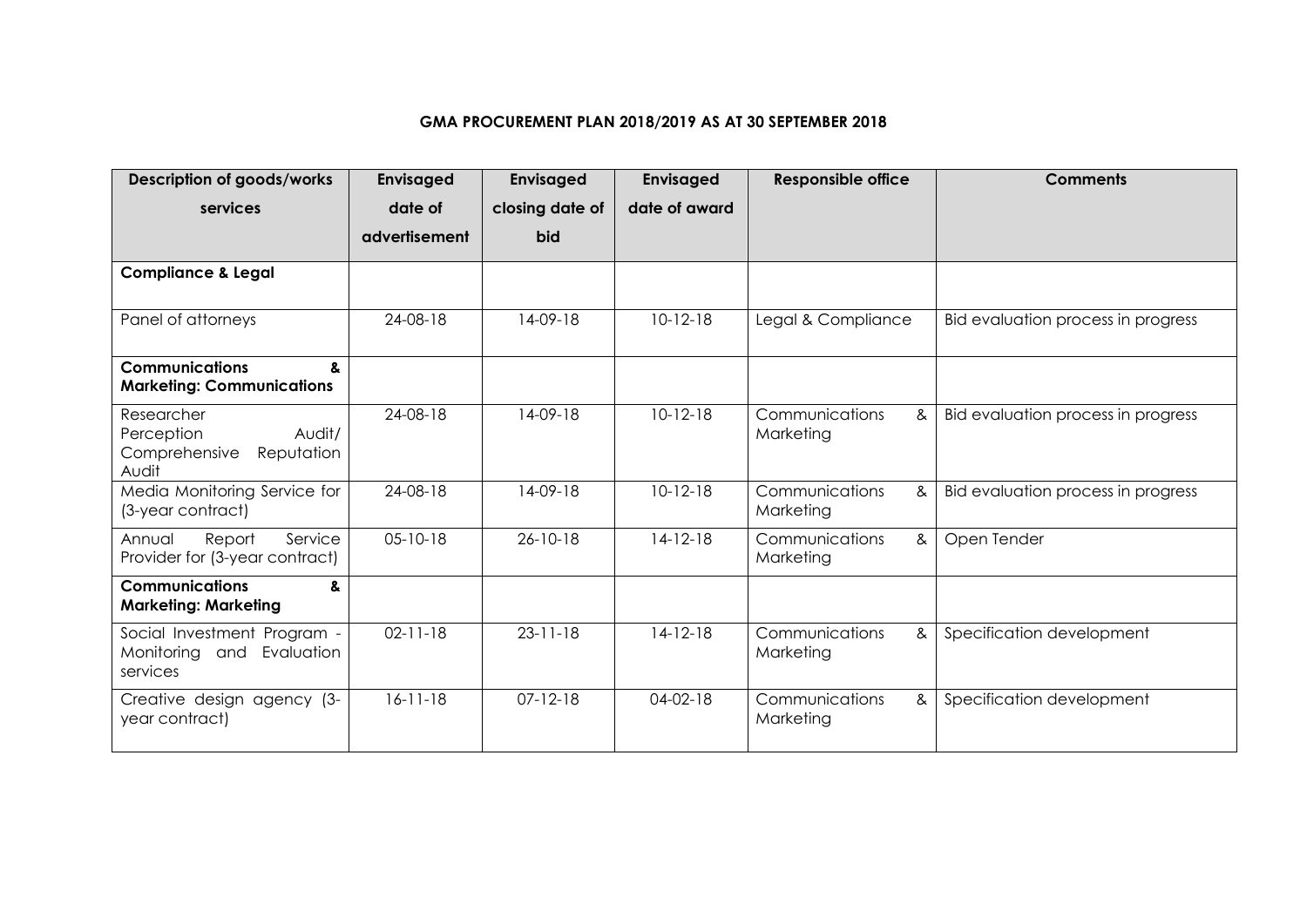| Digital<br>marketing<br>$(3$ -year<br>contract)                               | $01-06-18$     | 22-06-18       | 08-12-18       | Communications<br>&<br>Marketing | Bid evaluation process in progress      |
|-------------------------------------------------------------------------------|----------------|----------------|----------------|----------------------------------|-----------------------------------------|
| Design<br>Ad<br>Agency<br>$\sim$<br>campaigns for travel, leisure,<br>commute | $16-11-18$     | $07 - 12 - 18$ | $04-02-18$     | Communications<br>&<br>Marketing | Open Tender                             |
| Virtual Reality agency                                                        | 17-08-18       | 07-09-18       | $15 - 10 - 18$ | Communications<br>&<br>Marketing | Open Tender. On hold until Q4           |
| <b>Facilities Management</b>                                                  |                |                |                |                                  |                                         |
| Office furniture & upholstery                                                 | $11-05-18$     | $01-06-18$     | 29-06-18       | Cooperate Services               | Awaiting finalization of office designs |
| Stationery and dry groceries<br>(3-year contract)                             | $01-03-19$     | 22-03-19       | 03-06-19       | Cooperate Services               | Open Tender                             |
| <b>Finance: SCM</b>                                                           |                |                |                |                                  |                                         |
| <b>Travel Management Agency</b>                                               | $23 - 11 - 18$ | $14-12-18$     | $01-03-19$     | Finance                          | Specification development               |
| Information Communication                                                     |                |                |                |                                  |                                         |
| and Technology (ICT)                                                          |                |                |                |                                  |                                         |
| HR e-Recruitment                                                              | $20 - 04 - 18$ | 15-05-18       | 02-07-18       | ICT                              | Specification development. On hold      |
| Contract<br>Finance<br>and                                                    | $04 - 05 - 18$ | $05 - 25 - 18$ | $07-02-18$     | ICT                              | In progress through upgrading current   |
| Management System                                                             |                |                |                |                                  | system                                  |
| <b>Printing Maintenance Costs</b>                                             | $01-06-18$     | 22-06-18       | 03-09-18       | ICT                              | Awarded in Q2 through RFQ process       |
|                                                                               |                |                |                |                                  | followed                                |
| B <sub>l</sub><br><b>MIS</b><br>System<br>&<br>Implementation                 | $02 - 11 - 18$ | $23 - 11 - 18$ | $14-11-18$     | ICT                              | Procurement through SITA                |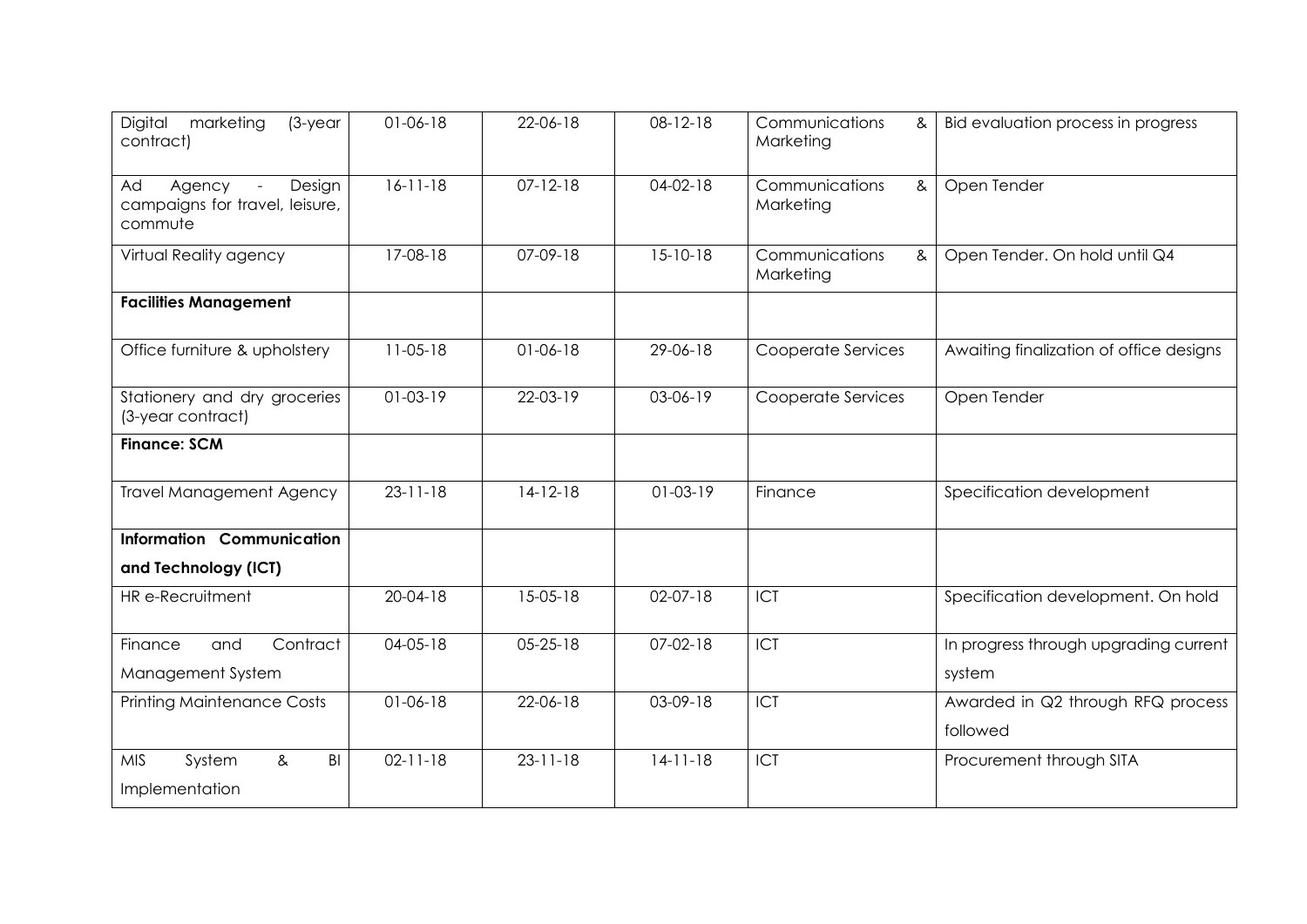| Software & Hardware License            | $20 - 04 - 18$ | $11-05-18$     | $01-07-18$     | ICT                       | Awarded                          |
|----------------------------------------|----------------|----------------|----------------|---------------------------|----------------------------------|
| Renewal                                |                |                |                |                           |                                  |
| <b>Technical Services: Asset &amp;</b> |                |                |                |                           |                                  |
| Maintenance                            |                |                |                |                           |                                  |
| Feasibility<br>Study<br>for<br>an      | $30 - 11 - 18$ | $14-12-18$     | $15-01-19$     | <b>Technical Services</b> | <b>GMA</b> panel                 |
| Integrated<br>Parking                  |                |                |                |                           |                                  |
| Management<br>System<br>- at           |                |                |                |                           |                                  |
| Hatfield station                       |                |                |                |                           |                                  |
| Services:<br><b>Technical</b>          |                |                |                |                           |                                  |
| <b>Commercial &amp; Contracts</b>      |                |                |                |                           |                                  |
| Economic Impact of Network             | $14-05-18$     | $25 - 05 - 18$ | 28-06-18       | <b>Technical Services</b> | Awarded                          |
| Extensions                             |                |                |                |                           |                                  |
| Concession<br>Agreement                | $17 - 10 - 18$ | $31 - 10 - 18$ | $30 - 11 - 18$ | Commercial<br>and         | GMA Panel. Specification pending |
| Variations Support                     |                |                |                | Contracts                 | BAC approval.                    |
| <b>Technical Services: Project</b>     |                |                |                |                           |                                  |
| <b>Management Office</b>               |                |                |                |                           |                                  |
| Transaction advisory services          | 09-04-18       | $20 - 04 - 18$ | 24-05-18       | <b>Technical Services</b> | Awarded on 13 July 2018          |
| to assist the GMA with the             |                |                |                |                           |                                  |
| preliminary route alignment            |                |                |                |                           |                                  |
| study for phase 1 of the               |                |                |                |                           |                                  |
| Gauteng<br>Rail<br>Rapid               |                |                |                |                           |                                  |
| Integrated<br>network                  |                |                |                |                           |                                  |
| extensions                             |                |                |                |                           |                                  |